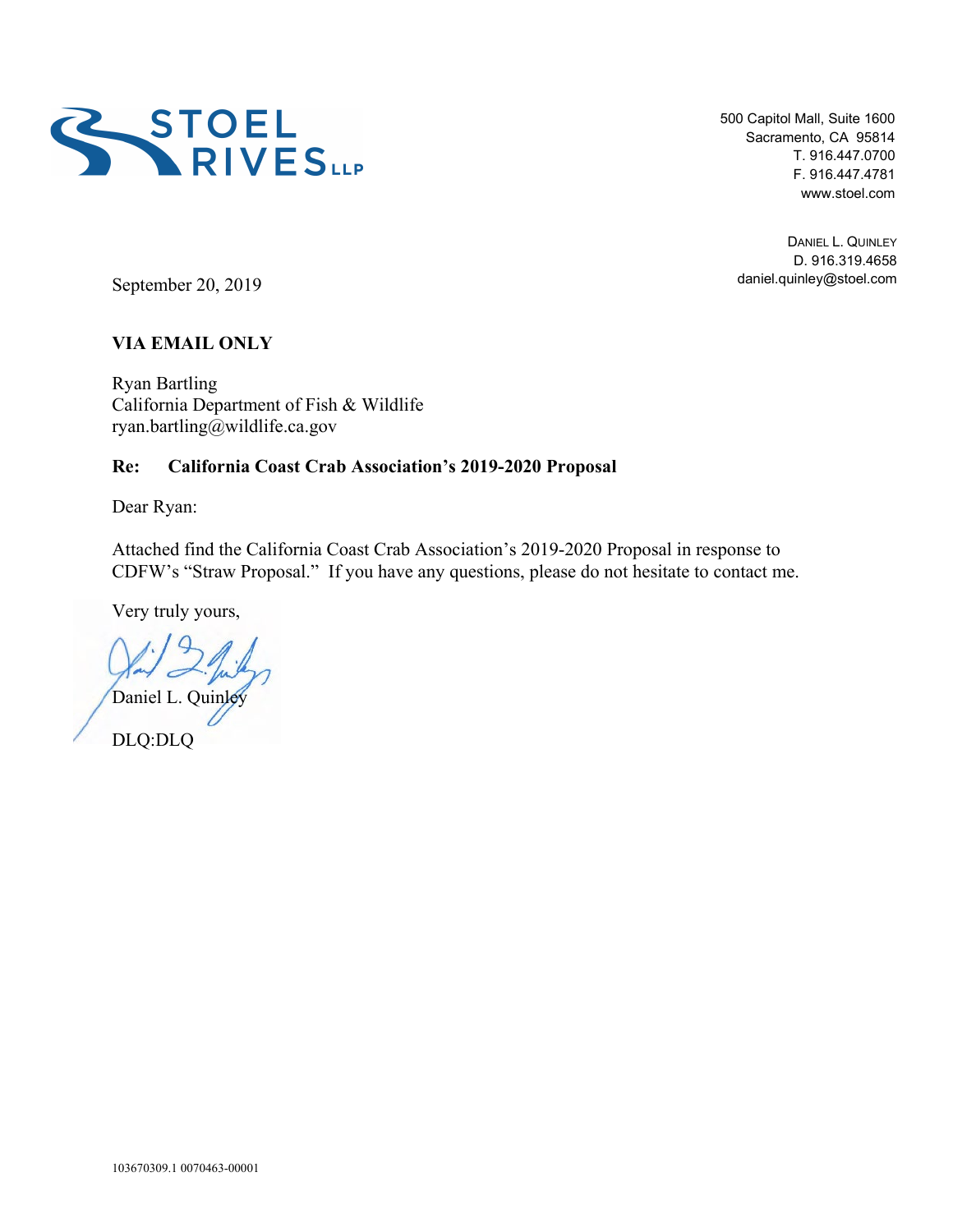#### **CCCA Proposal For Working Group Consideration**

#### **I. Introduction.**

The California Coast Crab Association ("CCCA") is a coast-wide, industry-only trade association that was formed to promote and defend the California commercial Dungeness Crab fishery. CCCA was established in response to the closure of our fishery resulting from the *CBD vs. Bonham* Settlement Agreement. The consensus of CCCA's members is that the terms of the Settlement Agreement are out of proportion to the actual risk presented by Dungeness Crab gear to ESA-listed whales and insufficiently informed by input from the fishing industry.

Since forming in May 2019, CCCA has become a true coast-wide group of crab permit holders, hired captains, crab buyers, and processors. Our membership represents the majority of production both in the fleet and in the buying sector. We have more individual members than any commercial fishing industry group in the history of commercial fishing in California. CCCA has raised more money in a few months than any commercial fishing group in California has raised in one year. In addition, 12 of the 13 industry seats on the Working Group are occupied by CCCA members. Our California legal counsel, Daniel Quinley of Stoel Rives LLP, occupies a seat on the Working Group as the designated CCCA representative.

In short, the crab fishing industry in California has made the decision to entrust CCCA with the job of working with California Department of Fish and Wildlife ("CDFW") and the California Dungeness Crab Fisher Gear Working Group ("Working Group") to achieve a sustainable fishery that will be as economically meaningful and sustaining to our coastal port communities as it was before the Settlement Agreement, while also adequately protecting marine life consistent with all applicable laws. CCCA intends to achieve those goals for our members and the rest of the participants in the fishery.

As indicated above, CCCA believes the terms of the Settlement Agreement were developed without consulting active crab fishing industry participants about fleet dynamics, common fishing practices, or practicality. CCCA believes that the fleet can maintain its economic integrity and protect ESA-listed species. CCCA looks forward to actively participating in managing the fishery to allow both economic success and species protection. Notwithstanding any future regulation, CCCA recognizes the constraints of the Settlement Agreement, including the helpful allowance of "other management actions" and "different approaches" to protect ESA listed species based on the best available science.

CCCA nevertheless wants to be clear that its proposal for opening and conducting the 2019-20 season in no way constitutes an endorsement of the Settlement Agreement. Nor should this proposal be considered a basis for the terms of an eventual CP/ITP or regulations promulgated by CDFW. CCCA fully expects and anticipates that a CP/ITP will allow much more flexibility for the fleet, include triggers (if any) that are based on actual confirmed interactions, be focused and narrowly tailored, and appropriately consider the economics and practicalities of the fishery.

With that said, CCCA's proposal sets forth such "other management actions" and "different approaches" that will protect ESA-listed species, as contemplated by the terms of the Settlement Agreement. This proposal would allow for a full and meaningful crab season for 2019-20 that directly addresses the need to avoid whale and turtle interactions with common sense and practical gear modifications, enforcement of existing industry-initiated measures, better data collection, and an equitable seasonal structure that takes into account typical whale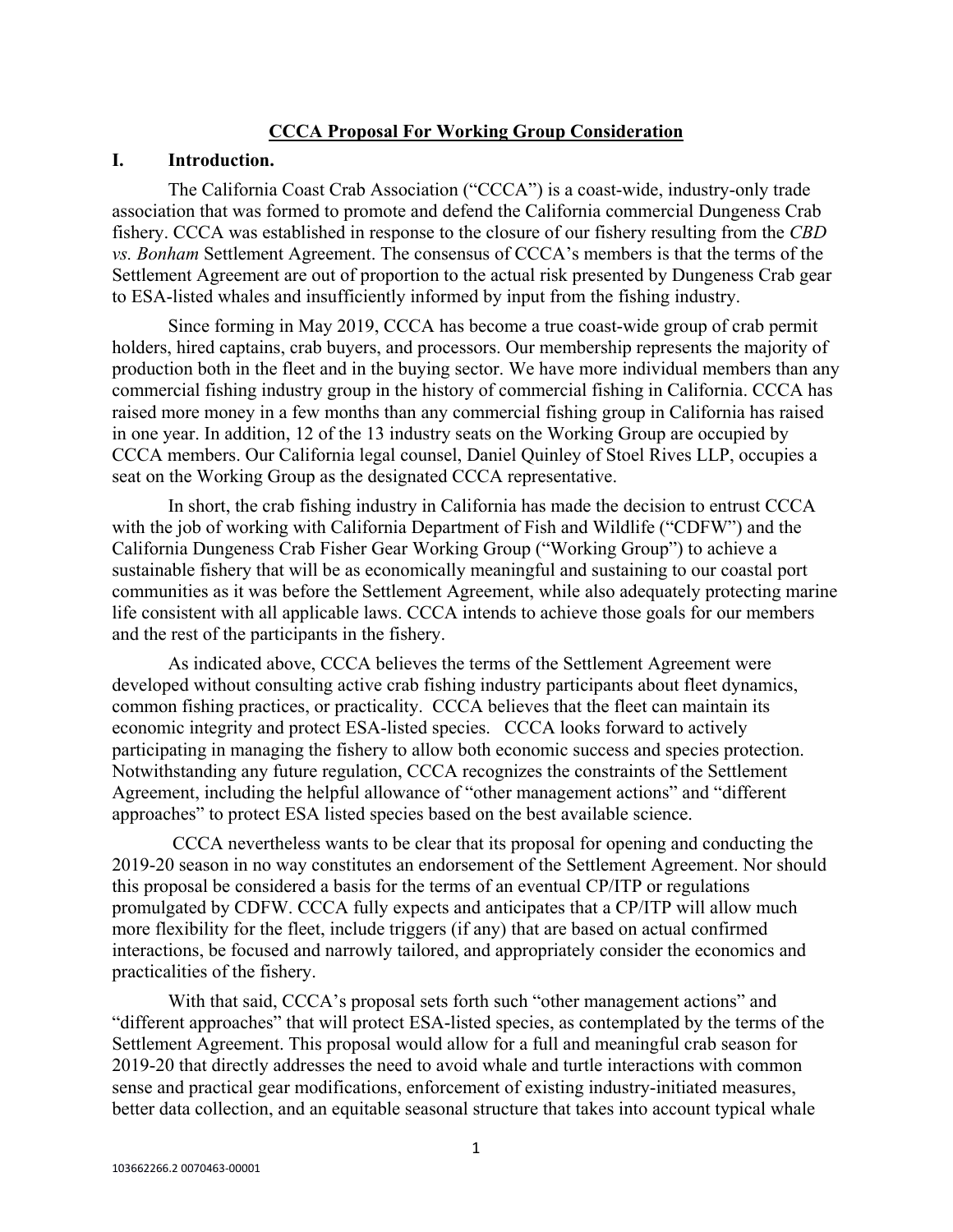migrations and fleet dynamics. We believe, as crab fishermen and buyers with many lifetimes of first-hand knowledge of how this fishery works, that the best solutions are those that are both simple and effective. CCCA has no interest in promoting, supporting, or participating in a "token" crab season. Our members have joined and funded our effort with the hope of having a crab season that represents a real opportunity to pay their bills and sustain their fishing businesses and their families.

As part of its proposal, CCCA is offering to provide assistance to the Working Group by hiring independent scientific experts to help with surveys and any other activity that can help provide the best available science to the agencies. We are also proposing to promote better gear practices pre-season among the fleet that have a high probability of helping to avoid all interactions with whales. We will do this at our own expense and with outreach by fishermen who have the best chance of convincing their peers to adopt practices that will avoid whale entanglements.

Finally, this proposal is being reviewed for feedback and input by our membership and any other interested crab fishermen and buyers at local port meetings being held this week. We also invite the feedback from Working Group members.

CCCA's proposal is visually depicted in the attached flowchart. The following sections provide points and explanations supporting the proposal.

## **II. Pre-Season Actions.**

A. CCCA proposes to use its own resources and personnel pre-season to implement a fleet-wide "Slack Line Initiative."<sup>[1](#page-2-0)</sup> The Slack Line Initiative will focus on convincing the fleet to fish their crab gear with less slack and tighter buoy lines, no matter what depth of water in which they have set their traps. We will do this through outreach that will include social media, flyers, and port meetings. We will develop specific recommendations based on existing scientific studies that show whales have little chance of entanglement with a certain ratio of slack-to-depth.

B. CCCA will encourage all crabbers, while pre-season gear work is beginning coastwide, to adopt all of the "best practices" developed in recent years by the Working Group to avoid entanglements, including the regulations adopted before the 2018-19 season mandating changes in surface "trailer line" length and amount of surface "trailer" buoys. The CCCA will also work with CDFW to improve enforcement of these existing regulations meant to reduce the risk of entanglement.

CCCA is willing to work with CDFW to ensure its members, and the broader fleet, are actively engaged in measures outlined in A and B, and that outreach, trainings, and information is widely available. CCCA also believes that the norms of the fleet ensure that crabbers follow these best practices and that CDFW is responsible for ensuring enforcement of any existing or future regulations.

<span id="page-2-0"></span> <sup>1</sup> Both state-level fisheries and whale entanglement experts believe that such a slack-line initiative will be effective. CCCA is working on developing the specifics of the initiative to share with CDFW and the working group as soon as possible.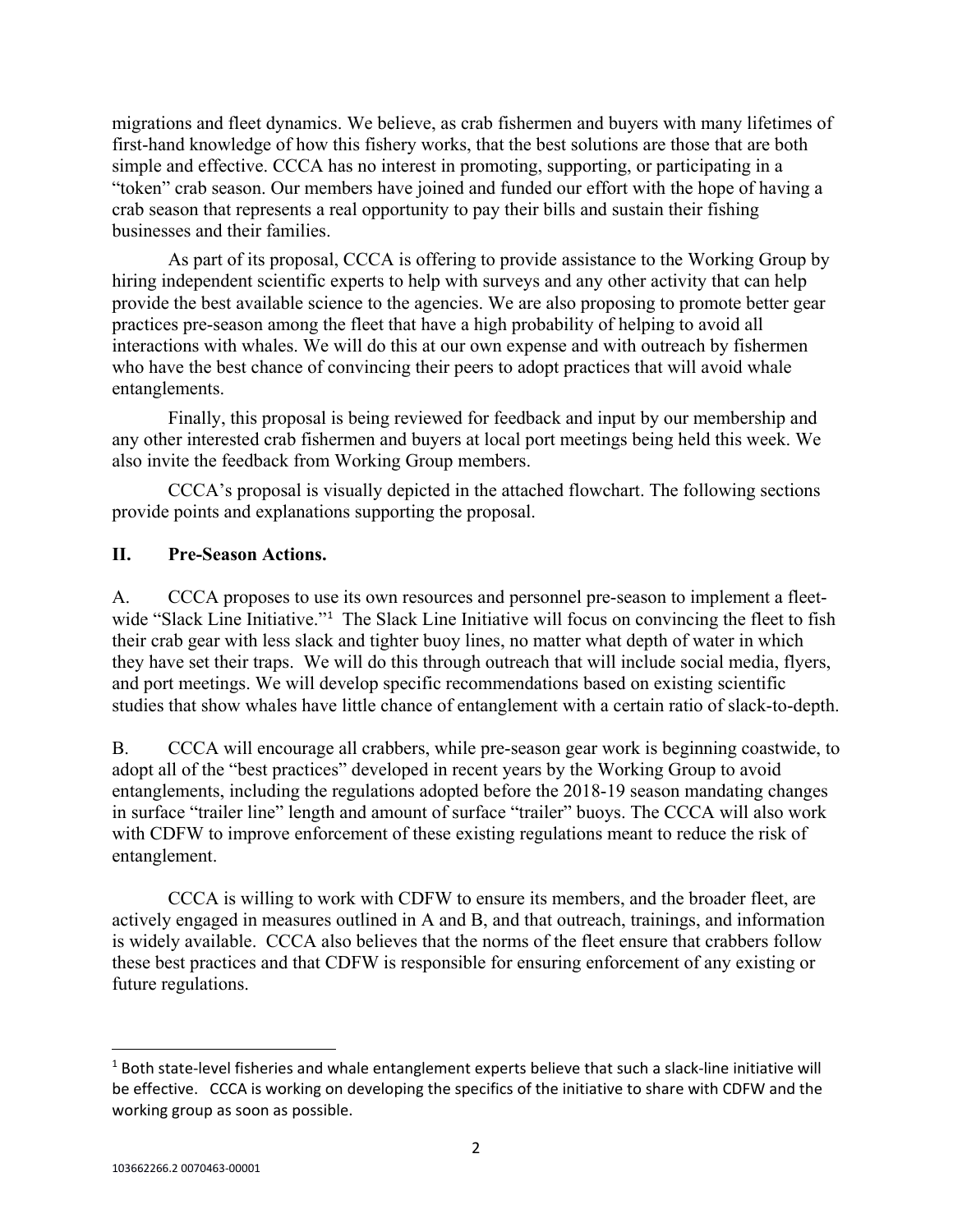C. CCCA proposes to hire an independent scientific expert, or experts, to assist CDFW and NMFS with the collection and interpretation of whale survey data, fleet composition, and fishing dynamics to improve the "best available science" used by the Working Group to assess risk.

D. CCCA proposes to purchase solar loggers for a representative sample of its member vessels to conduct research into fleet dynamics during the 2019-20 season.

# **III. In-Season Management.**

A. CCCA believes that the most effective "in-season" management tools are simple, narrowly tailored and focused on mitigating interactions with ESA-listed species, and designed to have the least possible economic impacts on the fleet. Furthermore, given the realities of data accessibility during the season, CCCA is strongly opposed to measures that prematurely punish the fleet based on limited and uncertain data. CCCA's proposal focuses on the least restrictive management measures necessary to avoid whales during the fishing season, including gear modifications and time/area restrictions, if necessary.

B. CCCA believes that common-sense, enforceable geographic area closures are appropriate, and, in that vein, proposes "surgical" latitude/longitude closures based on the best available information, including but not limited to, whale survey data, whale population modelling, ocean forage conditions, confirmed interactions, and fleet dynamics data. CCCA supports using *all* available, reliable data to make these types of management decisions.

C. CCCA believes that the metrics expressed in Exhibit A of to the Settlement Agreement are poorly defined and do not correlate to the dictated management measures ("district-wide closure"). CCCA thus advocates for CDFW to pursue *all* available and rational management measures in lieu of fishery or district closures. Furthermore, CCCA believes that such actions should be carefully tailored to observed data and based on the best available science. CCCA has utilized metrics based on those presented by CDFW, but believes that any metric that determines a management action should be informed by the best available science. Experts are essential to ensure that marine life concentration data is interpreted appropriately and any management action correlates to the best understanding of the data.

D. CCCA recognizes concerns from Central California fishermen located in Districts 10 and 17 relating to the season-opener and the potential impact of "derby fishing" on fleet dynamics. CCCA thus proposes that if pre-season risk is assessed at anything other than low, there is a coast-wide opener on December 1, to ensure that initial fishing effort is appropriately distributed and that out-migration of whales from the coast, and particularly District 10, is substantially complete. An even fishing-effort distribution would lower the concentration of gear in Central California during the out-migration period, thereby significantly reducing risk.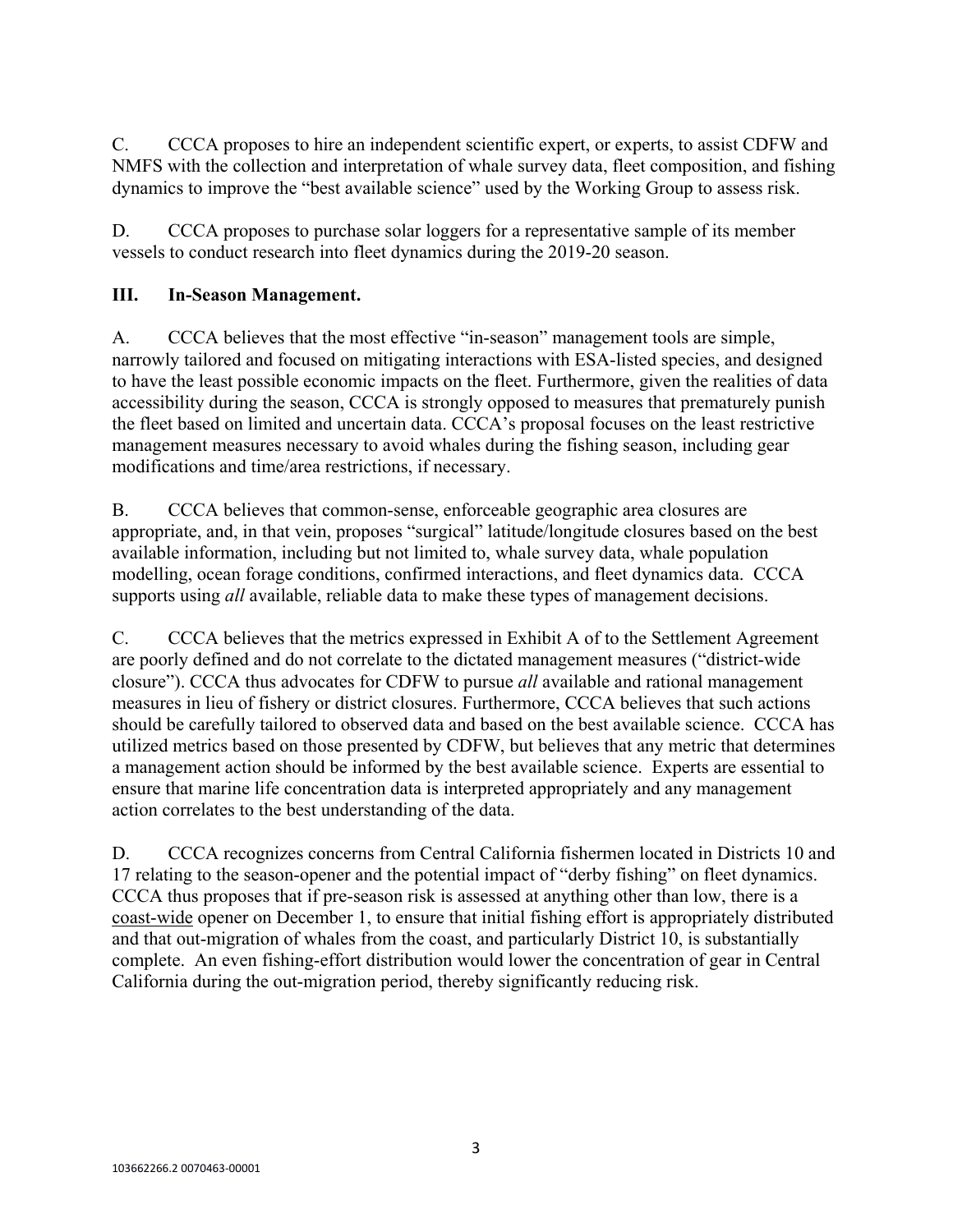## **IV. Spring Fishing.**

A. CCCA objects to the default closure of the fishery on April 1. The spring fishery south of Gualala Point is a low-volume, economically critical time. Districts 10, 17, and south crabbers, as well as "live" crab buyers depend on the spring fishery to survive.

B. CCCA also objects to the reliance on gear modification provisions (*e.g.*, a default that only "ropeless gear" is allowed, when such gear is neither used by the fleet, tested in real-world conditions, or economically viable). CCCA would like to see crabbers test proposed gear innovations *after* April 1 south of Gualala. The southern area should reopen to coincide with the fishery's need to ocean-test, during actual in-season fishing conditions, many of the gear modifications that have been proposed at the Working Group (and outside the Working Group). This real-world testing is critical because these modifications have not been developed or proven practical or effective enough to recommend or implement during the fall and winter 2019-20 season. CCCA supports the ability of some crabbers being allowed to test these gear ideas after April 1, south of Gualala.

For example, CCCA would support CDFW's attempts to get experimental fisheries permits, or other appropriate dispensation, to test "longlining" and other vertical line reduction measures in the immediate fishery. Unlike "ropeless gear," these efforts present a viable and immediate alternative to vertical lines.

C. CCCA also believes that a statewide, April 1 closure based on lacking Marine Life Concentration data ignores the "best available science" and fleet dynamics. The North Coast districts (Districts 6 and 7) have minimal entanglement risk, even during the Spring fishery. CCCA believes CDFW should assess risk for the northern districts, through the Working Group, separately from the South District. If the Working Group determines low risk in the north, the Northern Districts should remain. If the Working Group determines that entanglement risk is elevated, CDFW may begin to take management actions. It is important to propose a springtime, experimental fishery in the southern districts as an alternative to an infeasible mandate for "ropeless" gear while maintaining open northern districts.